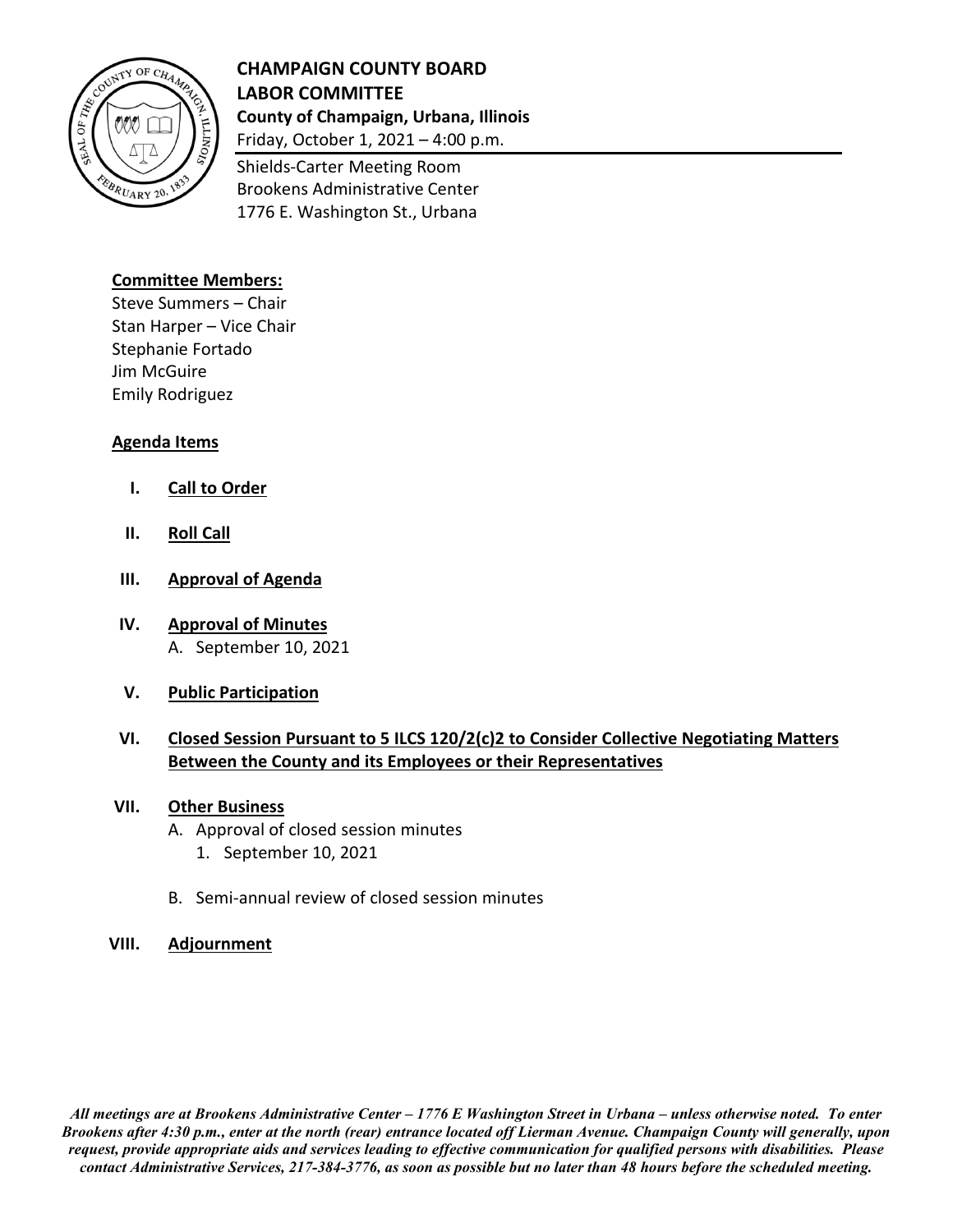

# **CHAMPAIGN COUNTY BOARD**<br>COUNTY OF CH<sub>AMPAIG</sub> LABOR COMMITTEE **LABOR COMMITTEE County of Champaign, Urbana, Illinois**

Thursday, September 10,  $2020 - 4:00$  p.m.

 Lyle Shields Meeting Room Brookens Administrative Center 1776 E. Washington St., Urbana

 $\frac{9}{2}$  **MINUTES** – *Subject to Approval* **MEMBERS PRESENT:** Stan Harper (Vice Chair), Cynthia Fears, Stephanie Fortado, Jim McGuire, Steve Summers (Chair) **MEMBERS ABSENT:** None **OTHERS PRESENT:** Darlene Kloeppel (County Executive), Barb Mann (Assistant State's Attorney – Chief of Civil Division), Dustin Heuerman (Sheriff), Megan Robison (Recording Secretary) **Agenda Items I. Call to Order** Chair Summers called the meeting to order at 4:01 p.m. **II. Roll Call** A verbal roll call was taken, and a quorum was declared present. **III. Approval of Agenda MOTION** by Mr. McGuire to approve the agenda and amend to remove item VII; seconded by Mr. Harper. Upon vote, the **MOTION CARRIED** unanimously. **IV. Approval of Minutes** A. February 5, 2020 **MOTION** by Mr. Harper to approve the minutes of February 5, 2020; seconded by Ms. Fortado. Upon vote, the **MOTION CARRIED** unanimously. **V. Public Participation** None **VI. New Business** A. Resolution designating November 3, 2020 as a County Holiday